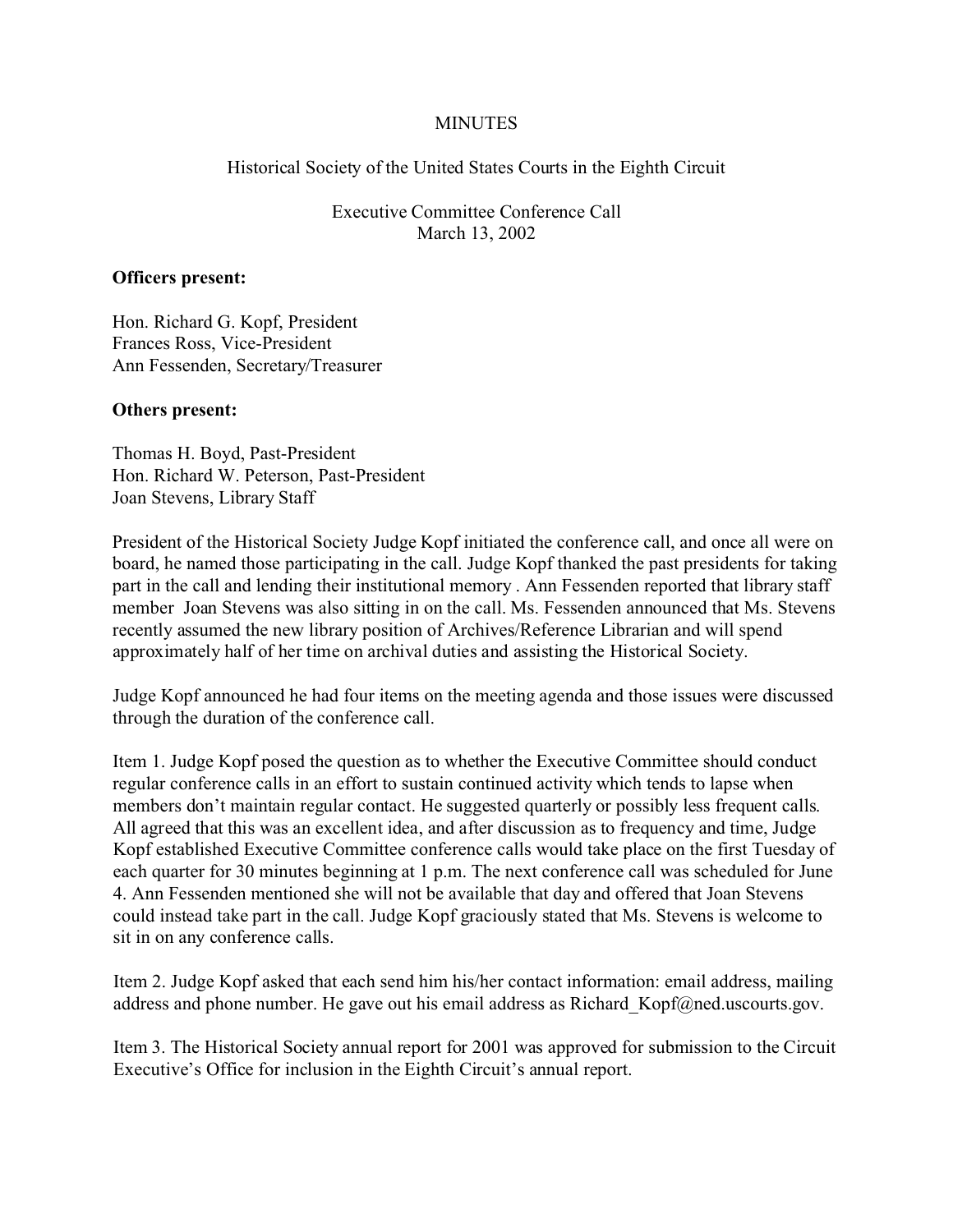Item 4. Judge Kopf's final agenda item posed the question, "What should the Officers be doing?"

All thought this was a good question, and Tom Boyd was first to offer some thoughts. He said the Executive Committee should remind the Branches to contribute information for inclusion on the Historical Society's new web site. It was clarified that library staff maintain the web site as information becomes available.

Ann Fessenden mentioned that some Branches neglect to submit annual reports and asked that they also be reminded to have their reports in by July 1 each year.

Judge Kopf asked Tom Boyd about the status of the Eighth Circuit history. Mr. Boyd reported that the manuscript has been completed and submitted to the University of Missouri Press. The draft still needs editing, but they sent it for review rather than waiting for final editing. Mr. Boyd said the manuscript is very good.

Judge Peterson asked what the term of Officers is, and it was confirmed in the Society's bylaws that Officers serve a term of two years. Judge Kopf asked if the bylaws were on the Society's web site, and it was confirmed that they are not.

It was suggested that Judge Kopf send a letter to the Branches reminding them of their duties and encouraging them to pursue various historical projects:

- Submit Branch annual reports by July 1. It was clarified that Ms. Fessenden compiles Branch reports sent to her and then send copies to the Board of Directors. Judge Kopf commented that this should be a good source for ideas.
- **Attend the State and Federal Court Historical Societies' annual meetings**. The next meeting will be held in Portland, Oregon in conjunction with the American Association for State and Local History conference. [AASLH's web site is at http://www.aaslh.org/.]
- **Contribute information for Branch sections of web site**.
- **Sponsor essay competitions**. Judge Kopf mentioned that the Nebraska Branch is offering a \$500 prize for an essay competition on Nebraska legal history. Mr. Boyd mentioned that the Court of Appeals Branch co-sponsors an essay competition with the John F. Dillon Inn of Court which awards \$500 annually. He suggested that the Branches consider partnering with local bar associations or inns of court to sponsor essay competitions.
- **Appoint Branch court historians to assist with the preservation and celebration of their history**. Judge Peterson has been appointed court historian for the Southern District of Iowa, and Professor John R. Wunder is court historian for the District of Nebraska. Judge Peterson mentioned that when he was Historical Society President, he had drafted a list of responsibilities and activities for Branches.